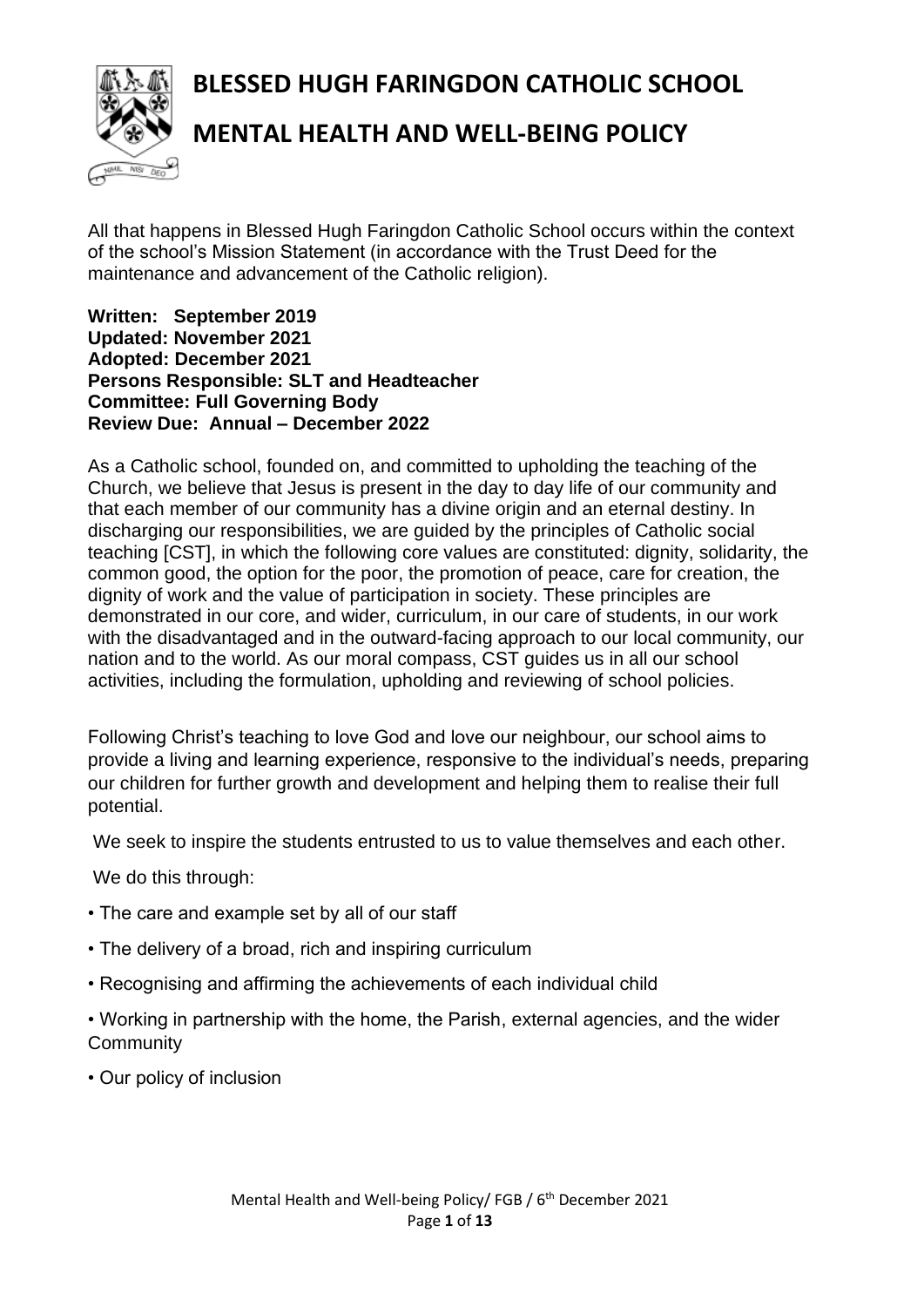## **Context**

This is now explicitly included in the definition of safeguarding, which says that safeguarding includes "preventing impairment of children's mental and physical health or development".

Mental health needs can be an indicator that a child has suffered abuse and can put them at risk of abuse. Traumatic events can also have a lasting impact on a child's mental health, behaviour and education.

Only trained professionals can diagnose mental health problems. But, as school staff, we are well-placed to spot signs that a child may be experiencing a mental health problem or may be at risk of developing one.

A mental health concern about a child that is also a safeguarding concern follows school procedures for reporting.

Purpose of the policy

This policy sets out:

- How we promote positive mental health for both students and staff.
- How we prevent mental health problems.
- How we identify and support children with mental health needs.
- How we train and support all staff to understand mental health issues and spot early warning signs to help prevent or address mental health problems
- Key information about some common mental health problems.
- Where parents, staff and children can get further advice and support.
- 3. Definition of mental health and wellbeing

The World Health Organisation defines mental health and wellbeing as:

" A state of wellbeing in which every individual realises his or her own potential, can cope with the normal stresses of life, can work productively and fruitfully, and is able to make a contribution to her or his community".

Mental health and wellbeing is not just the absence of mental health problems. We want all children/young people to:

- feel confident in themselves.
- be able to express a range of emotions appropriately.
- be able to make and maintain positive relationships with others.
- cope with the stresses of everyday life.
- manage times of stress and be able to deal with change.
- learn and achieve.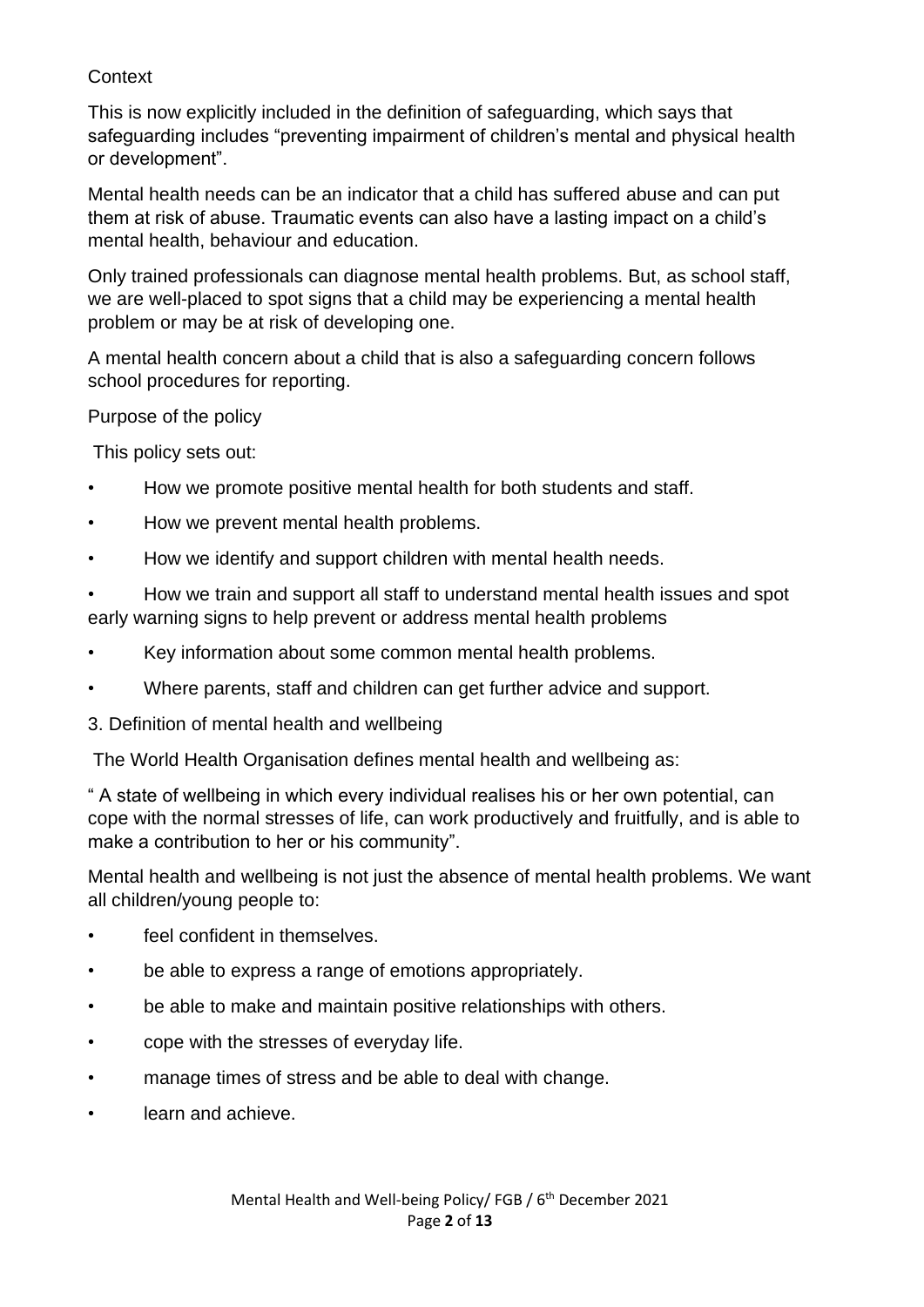#### 4. Links to other policies

This policy links to the policies listed in Appendix 1a at the end of this document.

Links with the School's Behaviour for Learning Policy are especially important because behaviour, whether it is disruptive, withdrawn, anxious, depressed or otherwise, may be related to an unmet mental health needs.

Section 1: Student Mental Health and Well-being

We take a whole school approach to promoting positive mental health that aims to help students become more resilient, happy and successful and to prevent problems before they arise.

This involves:

1. Creating an ethos, policies and behaviours that support mental health and resilience, and which everyone understands.

2. Supporting and training staff to develop their skills and their own resilience.

3. Helping students to develop social relationships, support each other and seek help when they need it.

4. Helping students to develop good resilience skills as pivotal to succeeding.

5. Teaching students social and emotional skills and an awareness of mental health.

6. Early identification of students who have mental health needs and planning support to meet their needs, including working with specialist services where appropriate.

7. Effective working partnerships with parents and carers.

We also recognise the role that stigma can play in preventing understanding and awareness of mental health issues. We therefore aim to create an open and positive culture that encourages discussion and understanding of these issues.

Staff roles and responsibilities, including those with specific responsibility

We believe that every member of staff has a responsibility to promote positive mental health, and to understand about protective and risk factors for mental health. Some students will require additional help and all staff should have the skills to look out for any early warning signs of mental health problems and ensure that students with mental health needs get early intervention and the support they need. All staff must be trained in and understand possible risk factors that might make some children more likely to experience problems, such as: physical long-term illness, having a parent who has a mental health problem, death and loss, including loss of friendships, family breakdown and bullying. They should also understand the factors that protect young people from adversity, such as self-esteem, communication and problem-solving skills, a sense of worth and belonging and emotional literacy (see appendix 1 on risk and protective factors).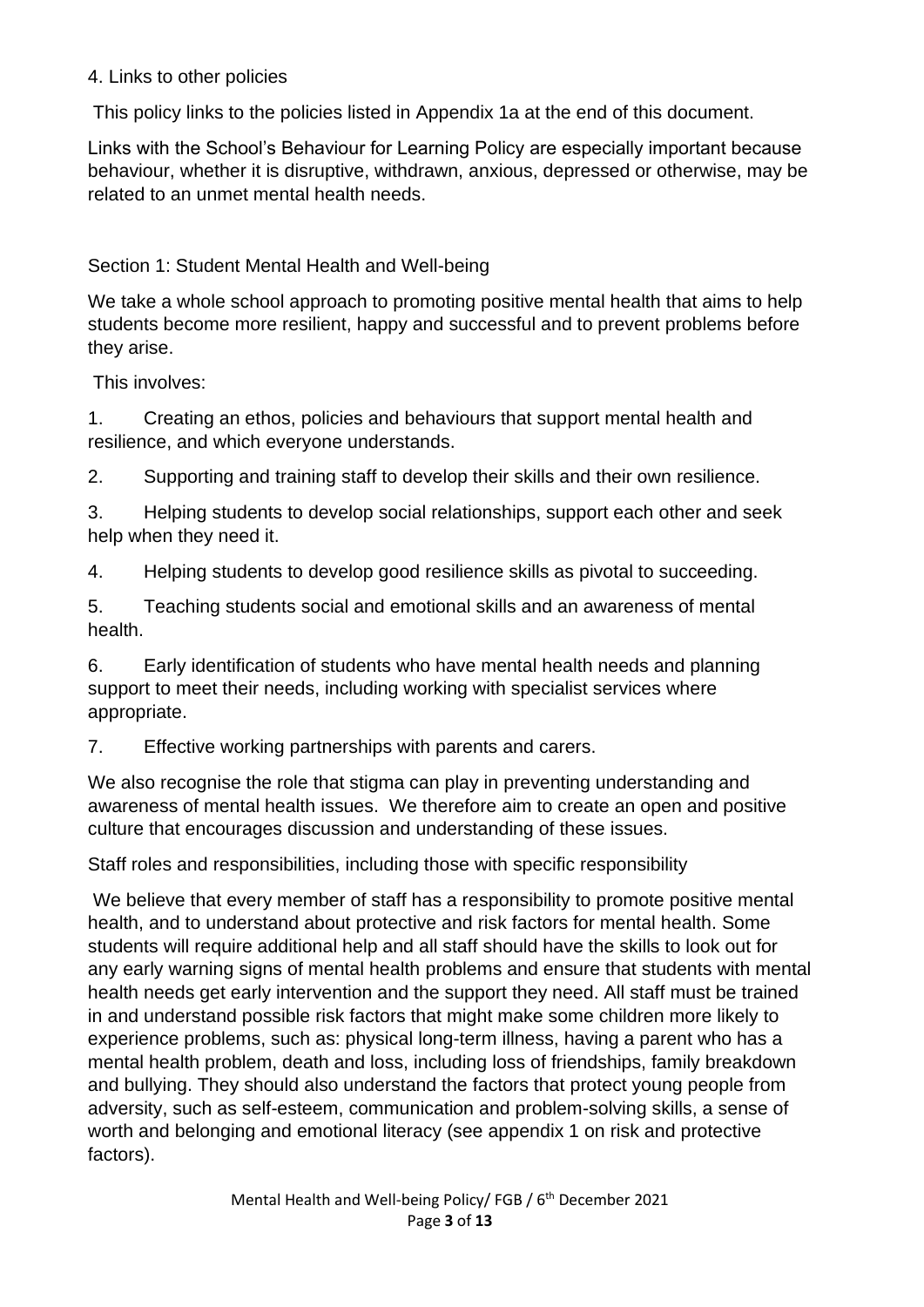We have a nominated Senior Mental Health Lead on the Leadership Team and a group of trained staff including our Counsellor, SENDCO, Head of the ASD Resource, Pastoral and Achievement Co-ordinators responsible for co-ordinating provision, including external support, for students with Mental Health needs. All staff are responsible for identifying students and passing on concerns to the appropriate staff member.

We recognise that many behaviours and emotional problems can be supported within the school environment, or with advice from external professionals. Some students will need more intensive support at times, and there are a range of mental health professionals and organisations that provide support to children with mental health needs and their families.

Mental Health topics feature within our PSHE programme which is delivered both internally and by external professionals as appropriate.

Other sources of information include:

Our school website: www.hughfaringdon.org

Our School TWITTER feed:

Family Line: 0808 302 0666 www.family-action.org.uk/familyline

Young Minds: www.youngminds.org.uk

Supporting young people's positive mental health

We believe the School has a key role in promoting the positive mental health of our students and helping to prevent mental health problems. Our School has developed a range of strategies and approaches including:

- Pupil-led activities
- Peer Support Programme
- Anti-bullying Ambassadors
- Transition Programmes from primary schools
- **Mission Week**
- Mental Health sessions through the PSHE curriculum
- Restorative sessions

Teaching about mental health and emotional wellbeing

Through PSHE and RE we teach the knowledge and social and emotional skills that will help young people to be more resilient, understand about mental health and be less affected by the stigma of mental health problems.

Identifying, referring and supporting children with mental health needs

Our approach: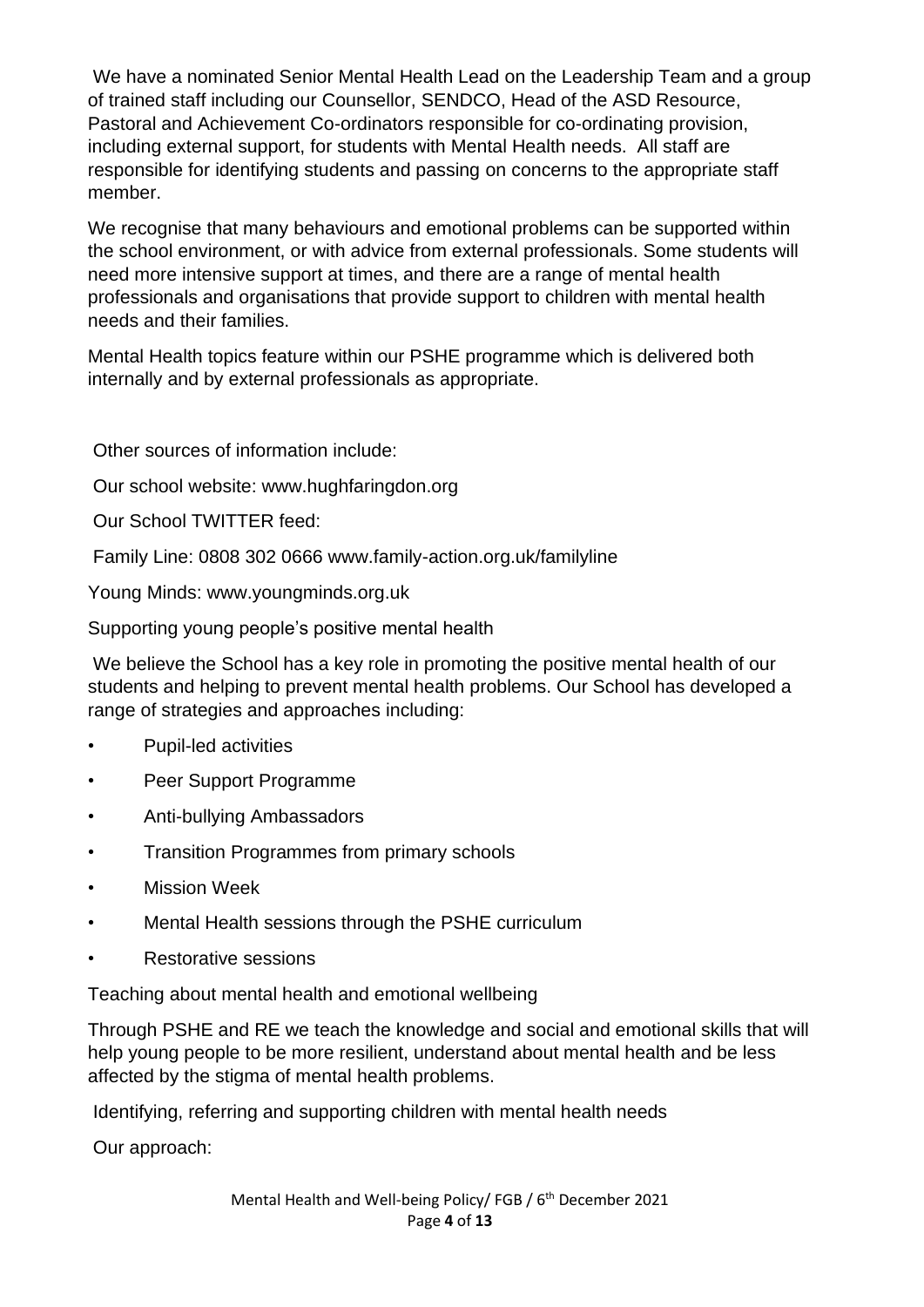• Provide a safe environment to enable students to express themselves and be listened to.

- Ensure the welfare and safety of all students is paramount.
- Identify appropriate support for students based on their needs.
- Involve parents and carers when their child needs support.
- Involve students in the care and support they have.

• Monitor, review and evaluate the support with students and keep key staff, parents and carers updated.

#### Early Identification

Our identification system involves a range of processes referred to above. We aim to identify students with mental health needs as early as possible to prevent things getting worse. We do this in different ways including:

Gathering information from the previous school at transfer.

• Analysing behaviour, exclusions, accident and medical records, attendance and sanctions.

- Staff report concerns about individual children to the relevant lead persons.
- Annual Review Meetings
- Review meetings
- A parental information and health questionnaire
- Pupil surveys
- Ethos that enables students to raise concerns to any member of staff.
- Ethos that enables parents and carers to raise concerns to any member of staff.
- Termly Mental Health Surgeries
- Referrals to counsellor and external agencies
- Mental Health Trailblazer provision
- Daily review of the secures Screen Captures (to highlight inappropriate Internet activity)

Staff at Blessed Hugh Faringdon Catholic School receive training on the protective and risk factors as part of the Mental Health Link Project which works in tandem with the Mental Health Trailblazer. This is supplemented by an annual programme of professional development sessions and these are attended by key staff. Any member of staff concerned about a pupil will take this seriously and talk to the Senior Mental Health Lead (also the Designated Safeguarding Lead) or a member of the team. On appointment and annually, thereafter, each member of staff must read, and confirm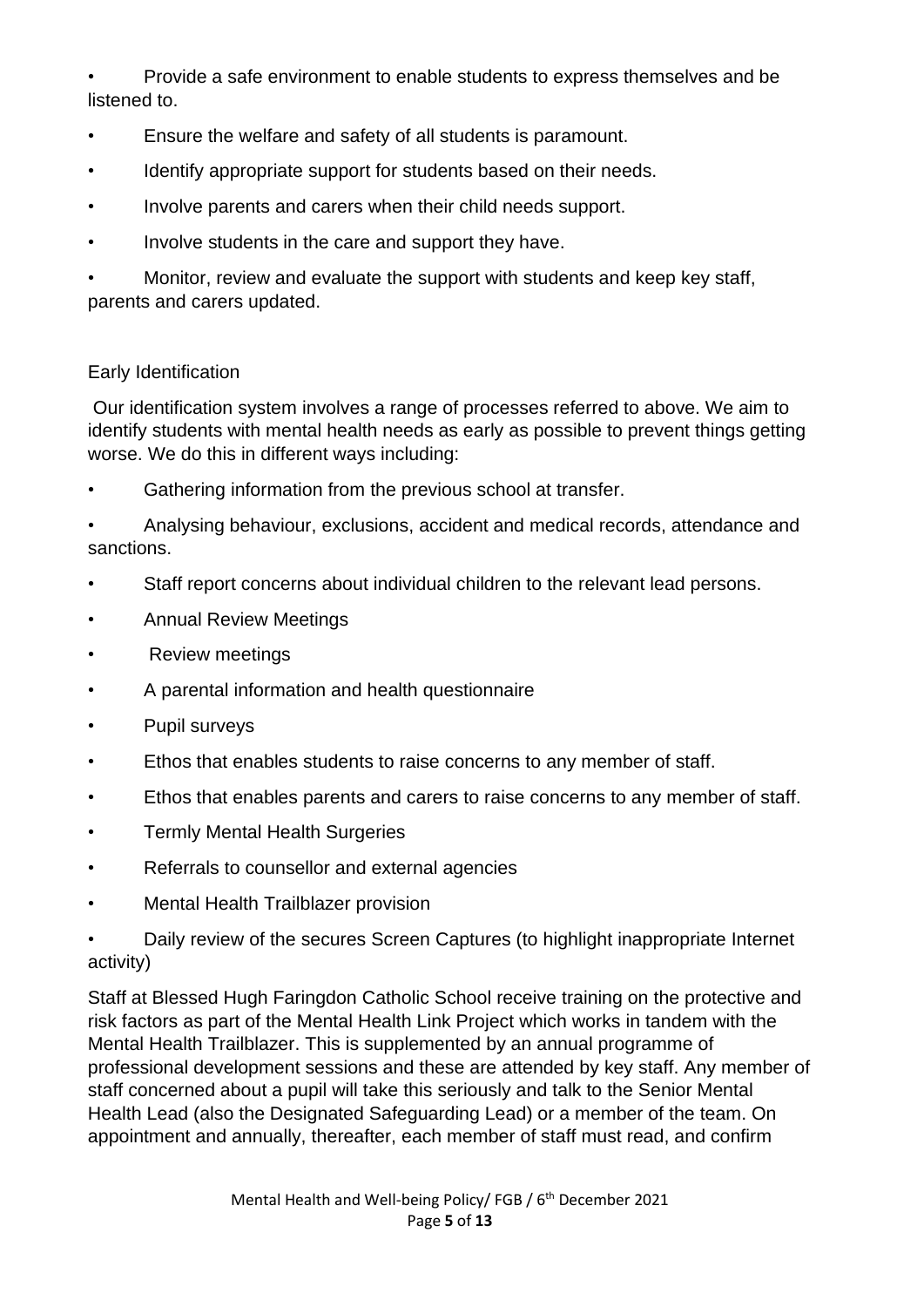they have done so, the required safeguarding documentation. This includes the DfE Guidance 'Mental Health and Behaviour in Schools', November 2018.

The signs of mental health concerns might include:

• Isolation from friends and family and becoming socially withdrawn.

• Changes in activity or mood or eating/sleeping habits. Falling academic achievement.

- Talking or joking about self-harm or suicide.
- Expressing feelings of failure, uselessness or loss of hope.
- Secretive behaviour.
- An increase in lateness or absenteeism.
- Not wanting to do PE or get changed for PE.
- Wearing long sleeves in hot weather.
- Drugs or alcohol misuse.
- Physical signs of harm that are repeated or appear non-accidental.
- Repeated physical pain or nausea with no evident cause.

Staff are made aware, via formal and informal professional development, that mental health needs such as anxiety, might appear as non-compliant, disruptive or aggressive behaviour which could include problems with attention or hyperactivity. This behaviour may be related to home problems, difficulties with learning, peer relationships or development. If there is a concern that a pupil is in danger of immediate harm the School's safeguarding procedures are followed. If there is a medical emergency the School's procedure for medical emergencies is followed.

Disclosures by children and confidentiality

We recognise the importance of staff being calm, supportive and non-judgemental to young people who disclose a concern about themselves or a friend. Staff make it clear to children that disclosures will be shared with the Senior Mental Health Lead/Designated Safeguarding Lead or Deputy Designated Safeguarding Lead and recorded, in order to provide appropriate support to the pupil. All disclosures are recorded and held on the student's confidential file.

Tracking of Pupils Social, Emotional and Mental Health (SEMH) progress

At Blessed Hugh Faringdon Catholic School, we carefully track the academic progress and attainment of pupils who have been identified as requiring Social and Emotional Mental Health support.

Assessment, Intervention and Support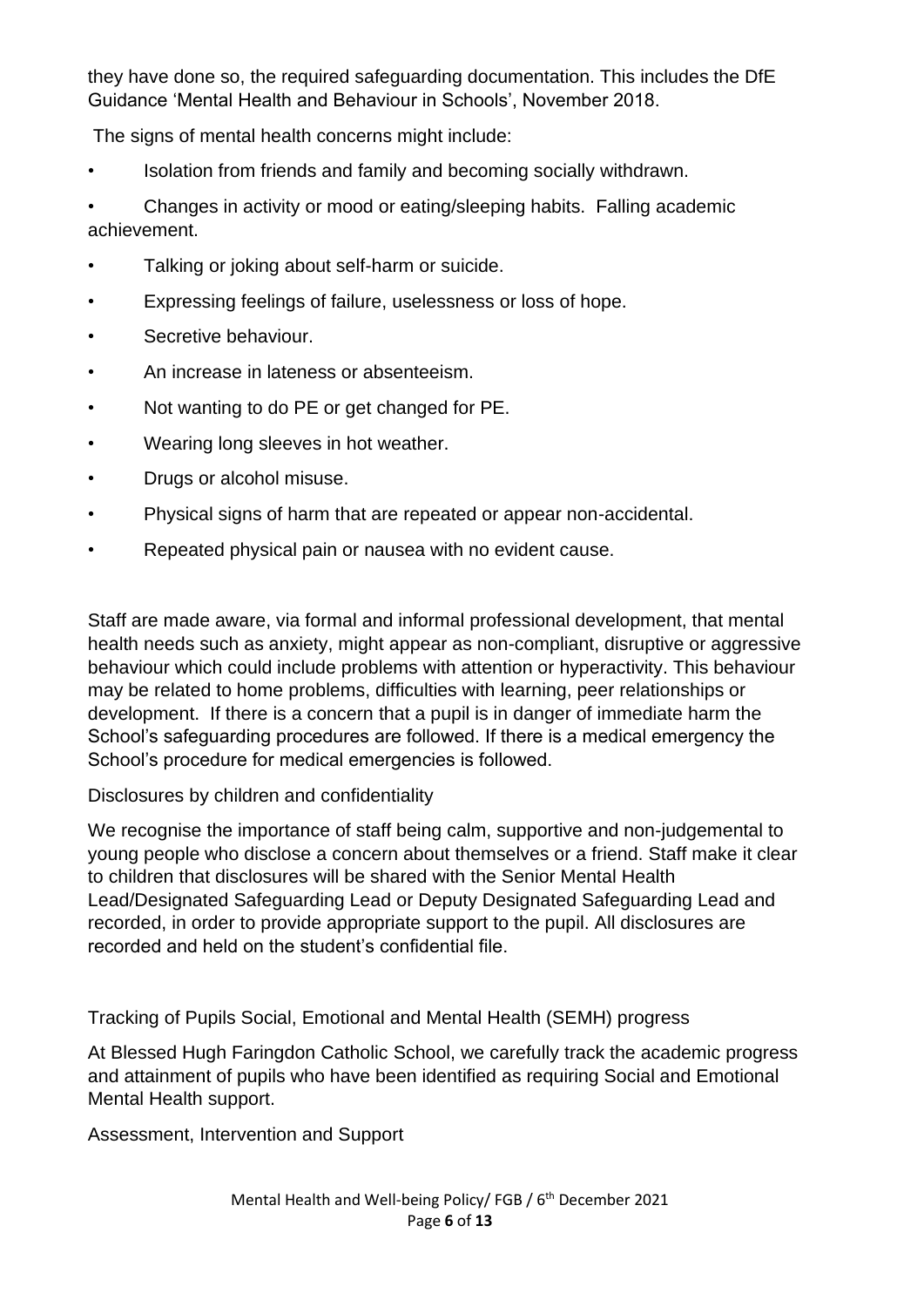All concerns are reported to the Senior Mental Health Lead or the appropriate member of the team. We review the concern and ensure that student gets the support needed, either from within the school or from an external specialist service. Our aim is to put in place interventions as early as possible to prevent problems escalating.

We make every effort to support parents and carers to access services where appropriate. Our primary concern is the young people and, in the event that parents and carers are not accessing services, we will seek advice from Social Services. We also provide information for parents and carers to access support for their own mental health needs, which may be benefit through completion of an Early Help Assessment if thought relevant.

# Appendix 1

Mental Health in Children Guidance for Parents

Know the signs. Children can develop the same mental health conditions as adults, but their symptoms may be different. Know what to watch for and how you can help.

Why is it hard for parents to identify mental illness in children?

It's typically up to the adults in a child's life to identify whether the child has a mental health concern. Unfortunately, many adults don't know the signs and symptoms of mental illness in children.

Even if you know the red flags, it can be difficult to distinguish signs of a problem from normal childhood behaviour. You might reason that every child displays some of these signs at some point. And children often lack the vocabulary or developmental ability to explain their concerns.

• Concerns about the stigma associated with mental illness, the use of certain medications, and the cost or logistical challenges of treatment might also prevent parents from seeking care for a child who has a suspected mental illness. What mental health conditions affect children?

• Children can develop all of the same mental health conditions as adults, but sometimes express them differently. For example, depressed children will often show more irritability than depressed adults, who more typically show sadness.

• Children can experience a range of mental health conditions, including:

o Emotional disorders

o Depression (Mood disorders — such as depression and bipolar disorder — can cause a child to feel persistent feelings of sadness or extreme mood swings much more severe than the normal mood swings common in many people.)

o Anxiety disorders (Children who have anxiety disorders — such as obsessivecompulsive disorder, post-traumatic stress disorder, social phobia and generalized anxiety disorder — experience anxiety as a persistent problem that interferes with their daily activities. Some worry is a normal part of every child's experience, often changing from one developmental stage to the next. However, when worry or stress makes it hard for a child to function normally, an anxiety disorder should be considered).

Mental Health and Well-being Policy/ FGB / 6<sup>th</sup> December 2021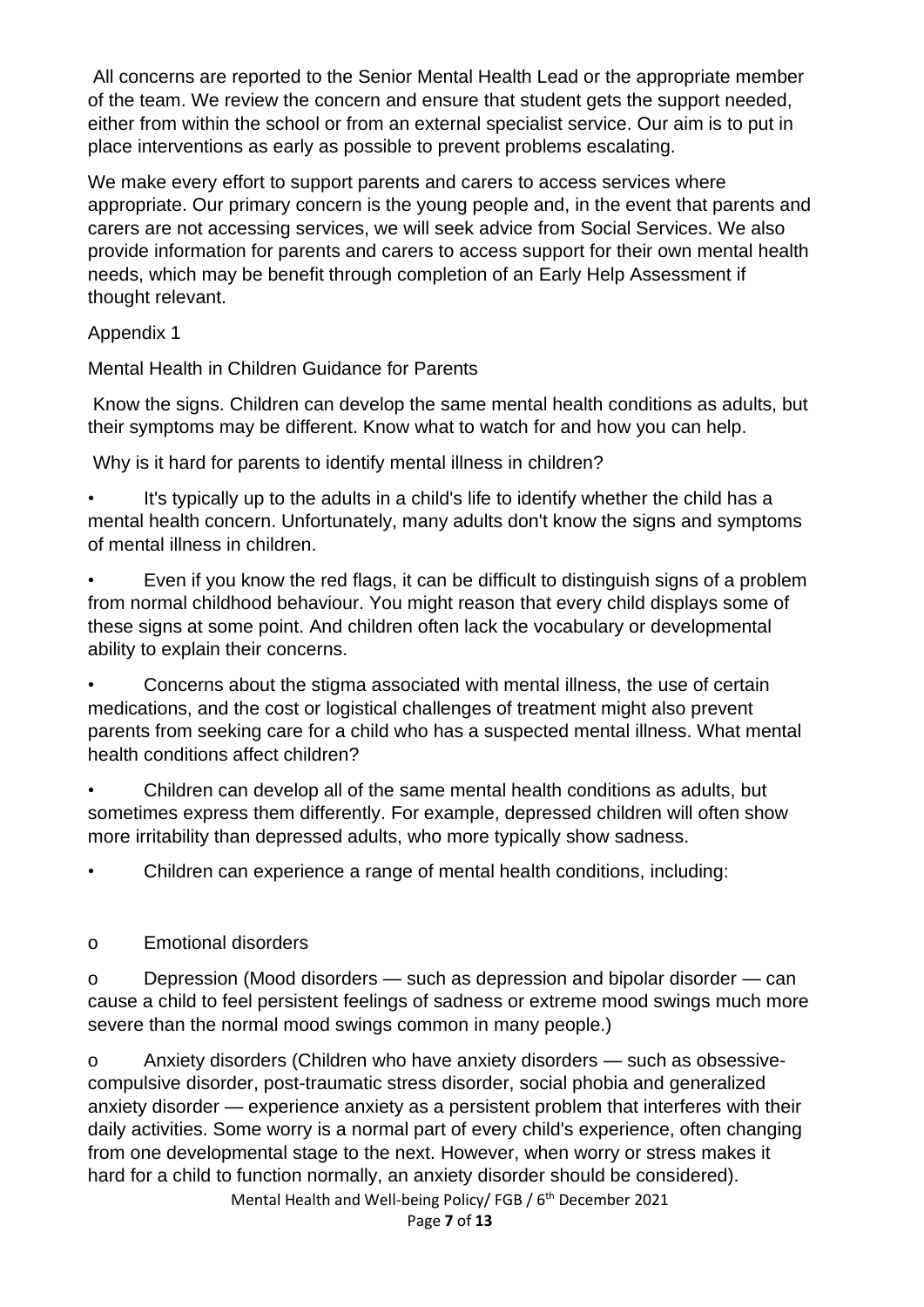- o Conduct disorders such as:
- $\Box$ Oppositional Defiant Disorder
- $\Box$ Hyperkinetic disorders
- Attention Deficit Hyperactivity Disorder (ADHD)  $\Box$

Less common disorders

• Pervasive developmental disorder

• Psychotic disorders (eg Schizophrenia- This chronic mental illness causes a child to lose touch with reality (psychosis). Schizophrenia most often appears in the late teens through the 20s.

Eating disorders

What are the warning signs of mental illness in children?

Warning signs that your child might have a mental health condition include:

• Mood changes. Look for feelings of sadness or withdrawal that last at least two weeks or severe mood swings that cause problems in relationships at home or school.

• Intense feelings. Be aware of feelings of overwhelming fear for no reason sometimes with a racing heart or fast breathing — or worries or fears intense enough to interfere with daily activities.

• Behaviour changes. These include drastic changes in behaviour or personality, as well as dangerous or out-of-control behaviour. Fighting frequently, using weapons and expressing a desire to badly hurt others also are warning signs. • Difficulty concentrating. Look for signs of trouble focusing or sitting still, both of which might lead to poor performance in school.

• Unexplained weight loss. A sudden loss of appetite, frequent vomiting or use of laxatives might indicate an eating disorder.

• Physical symptoms. Compared with adults, children with a mental health condition might develop headaches and stomach aches rather than sadness or anxiety.

• Physical harm. Sometimes a mental health condition leads to self-injury, also called self harm. This is the act of deliberately harming your own body, such as cutting or burning yourself. Children with a mental health condition also might develop suicidal thoughts or attempt suicide.

Substance abuse. Some young people use drugs or alcohol to try to cope with their feelings.

What should I do if I suspect my child has a mental health condition?

If you're concerned about your child's mental health, consult your child's doctor. Describe the behaviour that concerns you. Consider talking to your child's teacher, close friends or loved ones, or other caregivers to see if they've noticed any changes in your child's behaviour. Share this information with your child's doctor, too.

How do health care providers diagnose mental illness in children?

Mental Health and Well-being Policy/ FGB / 6<sup>th</sup> December 2021 Page **8** of **13**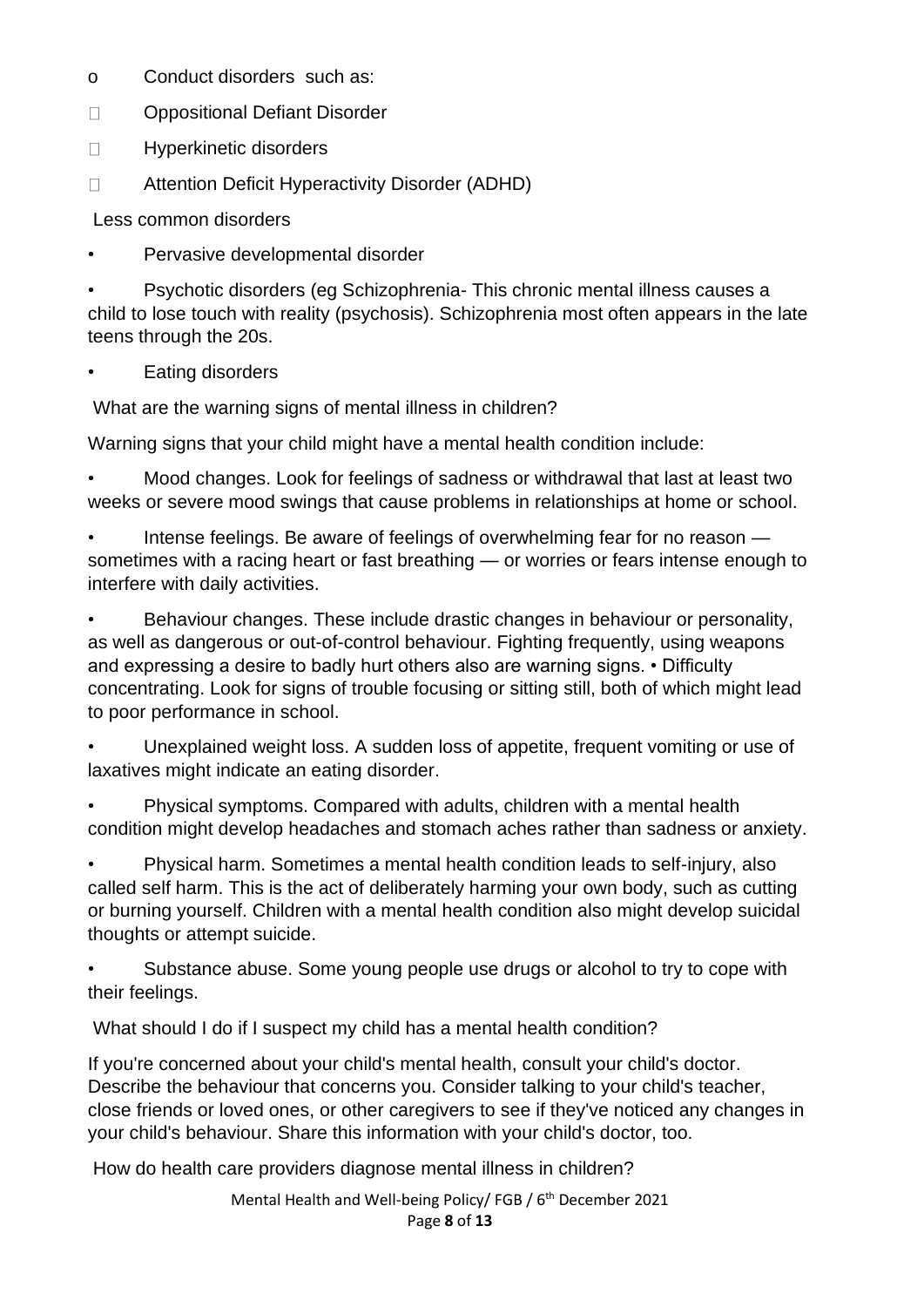Mental health conditions in children are diagnosed and treated based on signs and symptoms and how the condition affects a child's daily life. There are no simple tests to determine if something is wrong.

To make a diagnosis, your child's doctor might recommend that your child be evaluated by a specialist, such as a psychiatrist, psychologist, social worker, psychiatric nurse, mental health counsellor or behavioural therapist.

Your child's doctor or mental health provider will also look for other possible causes for your child's behaviour, such as a history of medical conditions or trauma. He or she might ask you questions about your child's development, how long your child has been behaving this way, teachers' or caregivers' perceptions of the problem, and any family history of mental health conditions.

Diagnosing mental illness in children can be difficult because young children often have trouble expressing their feelings, and normal development varies from child to child. Despite these challenges, a proper diagnosis is an essential part of guiding treatment.

How can I help my child cope with mental illness?

Your child needs your support now more than ever. Before a child is diagnosed with a mental health condition, parents and children commonly experience feelings of helplessness, anger and frustration. Ask your child's mental health provider for advice on how to change the way you interact with your child, as well as how to handle difficult behaviour.

Seek ways to relax and have fun with your child. Praise his or her strengths and abilities. Explore new stress management techniques, which might help you understand how to calmly respond to stressful situations.

Consider seeking family counselling or the help of support groups, too. It's important for you and your loved ones to understand your child's illness and his or her feelings, as well as what all of you can do to help your child.

To help your child succeed in school, inform your child's teachers and the school counsellor that your child has a mental health condition. If necessary, work with the school staff to develop an academic plan that meets your child's needs. If you're concerned about your child's mental health, seek advice.

Don't avoid getting help for your child out of shame or fear.

With appropriate support, you can find out whether your child has a mental health condition and explore treatment options to help him or her thrive.

Section 2- Staff Mental Health and Wellbeing

Aims:

Blessed Hugh Faringdon Catholic School recognises that staff are its most important resource. We seek to ensure that all staff feel valued, appreciated and that their

Mental Health and Well-being Policy/ FGB / 6<sup>th</sup> December 2021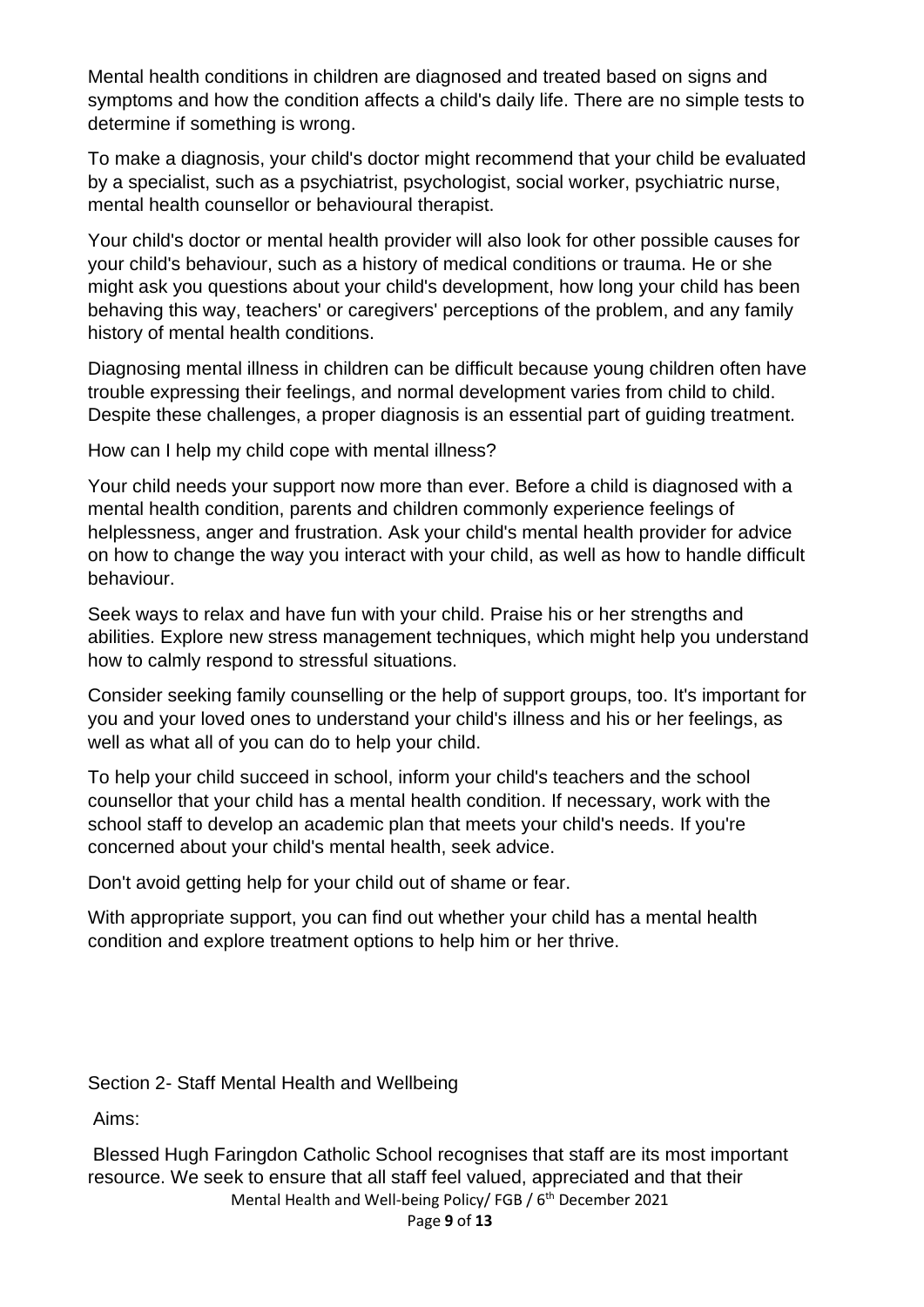contribution to the whole school agenda is recognised through personal and professional feedback and support, involvement in school decisions and access to professional development. In addition to acknowledging the school's responsibility to staff well-being, the school also recognises that staff have the primary responsibility for their own health and well-being. This involves taking care of oneself and letting the school know about any aspect of work or the working environment which may be affecting health.

We are committed to ensuring the health, safety and welfare of all employees and we believe that all employees should have the benefit of a working environment that creates a sense of well-being and security.

## Practice:

The Governors and Headmaster assess the working environment continually for any potential sources of stress, illness or related problems. We prioritise clear and regular communication between staff, their leadership team line manager and the Headmaster. We have a staff well-being group which meets regularly with the Headmaster. Staff are responsible for alerting the Headmaster at the earliest opportunity, to any situation or factor that may be a source of stress, illness or other related problems. All instances of concerns will be treated with sensitivity and, if necessary, confidentiality.

How Staff can support themselves primarily:

# LA Support:

The Human Resources (HR) Officer can signpost specialist staff through Occupational Health who can provide professional advice about emotional wellbeing issues.

Occupational Health provides support and advice to schools. By pre-employment medical screening they will ensure that recruits are fit to undertake the range of duties within the job and can identify the type of support that a person may require to perform effectively in the job. In the event of employees suffering ill-health, they will carry out health assessments and, if appropriate, facilitate a return to work.

Health and Safety Advisers provide advice and support to enhance the physical working environment and systems of work. They will also contribute to the risk assessment process. The following areas cover the primary sources of stress at work as identified by the Health and Safety Executive:

- Demands such as workload, work patterns and the work environment.
- Control such as how much say the person has in the way they do their work.
- Support such as the encouragement, sponsorship and resources provided by the organisation, line management and colleagues.
- Relationships such as promoting positive working to avoid conflict and dealing with unacceptable behaviour.
- Role such as whether people understand their role within the organisation and whether the organization ensures that they do not have conflicting roles.

Change – such as how organisational change (large or small) is managed and communicated in the organisation.

> Mental Health and Well-being Policy/ FGB / 6<sup>th</sup> December 2021 Page **10** of **13**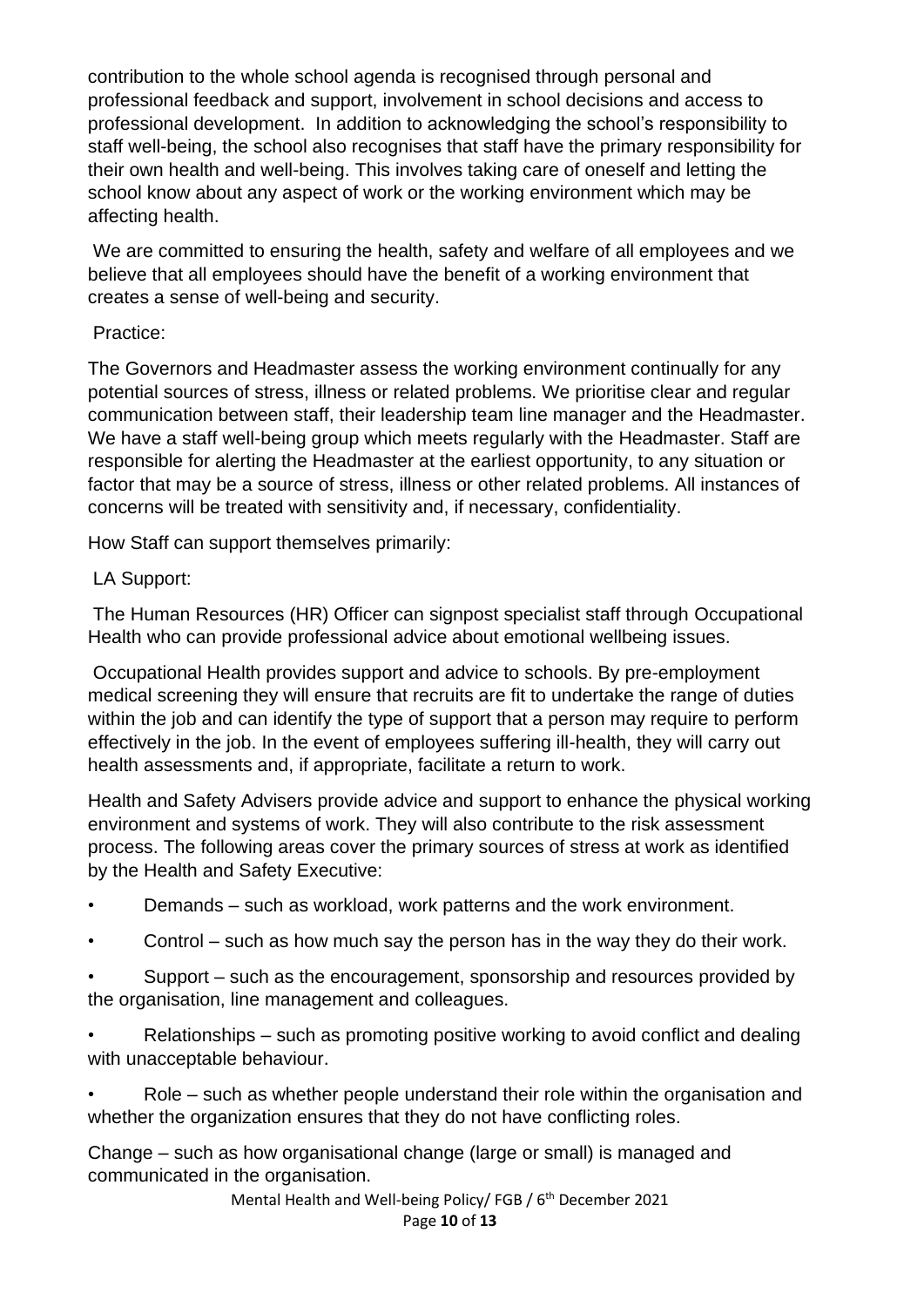Implementation:

At Blessed Hugh Faringdon Catholic School we will undertake the following to ensure that the areas outlined above are addressed and that staff well-being remains of paramount importance. We provide

• Induction training to introduce employees to the working environment and the work methods. (Refer to the annually up-dated Staff Induction Booklet for further details).

• Regular INSET and training opportunities to enable all members of staff to work efficiently, effectively, safely or within stressful situations, and to be kept informed of the whole school agenda and how all staff can contribute to it including: Positive Handling Training, Safeguarding Training, Health and Safety training, Behaviour Management training, First Aid training etc. (Many of these can be completed on -line via our subscription to Educare).

• Staff have the opportunity to celebrate staff liturgies and mass together on INSET days, in order to reinforce the Catholicity of the school and to promote the culture of support for one another.

We have a clear and supportive Staff Absence Policy.

• The School's Appraisal Cycle allows for work to be discussed and evaluated and for mutually agreed targets to be established.

• All staff have a copy of the Corporate Plan and One-Year Operational Plan which is supported by Department/Year Group Development Plans to which all relevant staff contribute, review and up-date.

### Appraisal

Appraisal Meetings take place on an annual basis for both teaching and nonteaching staff. The previous year is reviewed in September and new targets agreed for the current year. There is a mid-point review prior to Easter and a further review of progress in July. For teaching staff the process is complemented by appraisal observations each with an agreed focus. Job Descriptions may also be discussed at these meetings in order to ensure clarity and to provide an opportunity to discuss priorities if necessary. Aspects of work undertaken during the previous academic year will be celebrated, which the school recognises as a vital opportunity to ensure that all staff feel valued and that their contributions to the school are recognised.

### Corporate Plan

The School Corporate Plan is developed in consultation with governors and representative members of staff. The Leadership Team established and reviews the Operational Plan regularly throughout the course of the year. This process is echoed by departments and year teams.

#### Risk Assessment

The School's Risk Assessment Documents compiled with the use of the 'Evolve' online system; identify areas in which employees' health or safety are vulnerable and provide a means to introduce more adequate control measures. All members of staff are

> Mental Health and Well-being Policy/ FGB / 6<sup>th</sup> December 2021 Page **11** of **13**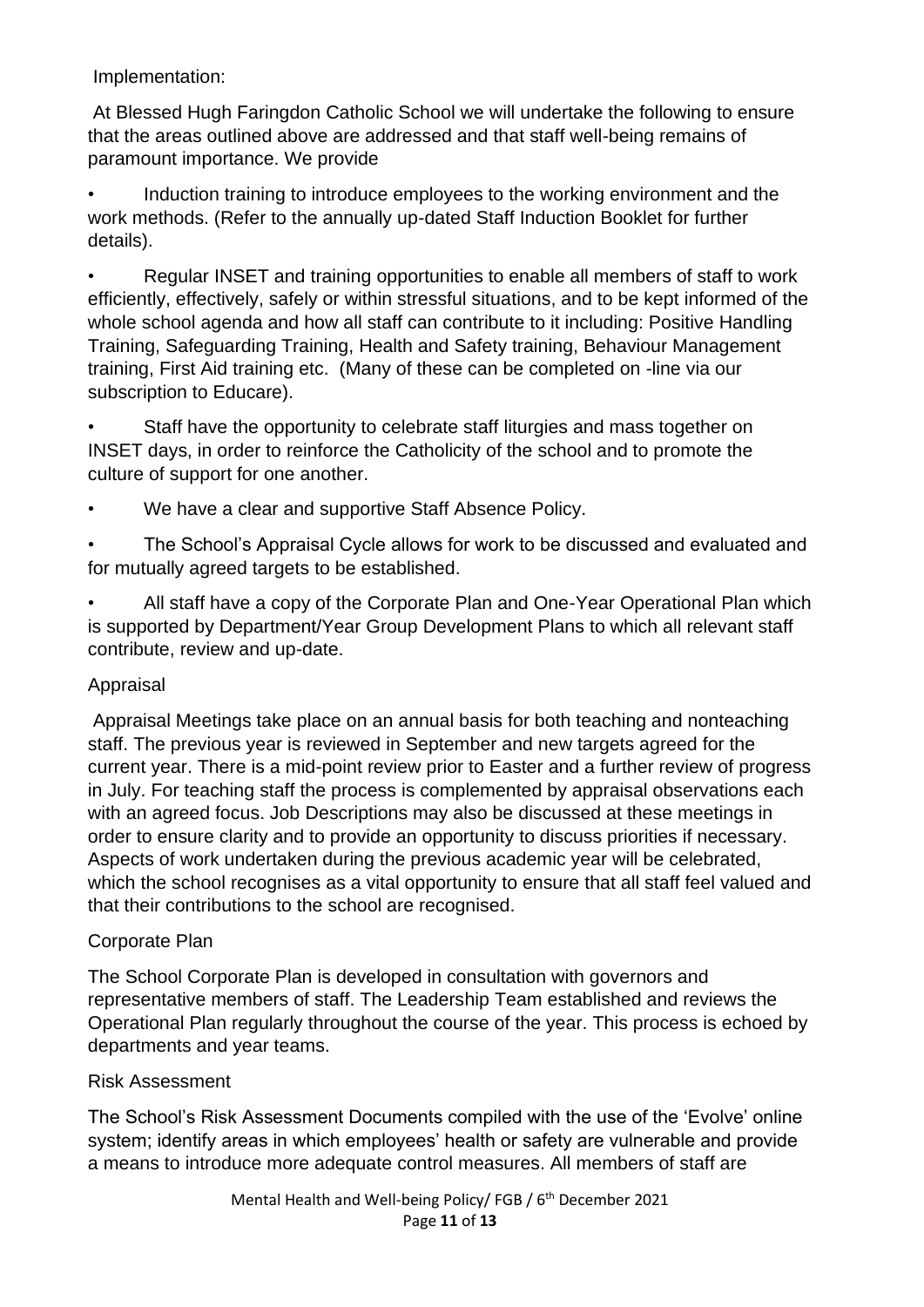expected to be aware of their own responsibility for health and safety issues identified in the school's Health and Safety Policy. All staff will receive a copy of the school's Health and Safety policy.

Staff briefings, Termly Staff Well-being Group meetings, emails and other means of communicating information help to ensure that all employees are kept abreast of workplace issues which may affect them. All staff receive a copy of the Staff Briefing minutes.

School Policy Documents related to Well Being are all available on SharePoint to offer information to staff in terms of advice and agreed procedures in dealing with any grievances, conflict or harassment.

Mentoring and/or Coaching may be used to assist individuals to develop their strengths and to strengthen areas for development. This may be undertaken by the line manager, a member of the leadership team or any member of staff who is deemed suitable for that role.

The Occupational Health Service can provide advice, support and lifestyle screening and advise on whether rehabilitation following a period of absence can help employees return to work without experiencing a recurrence of the cause of absence.

Paid and unpaid time off is available in some circumstances (as per our Staff Absence Policy) for family emergencies and personal or parental needs. Any Special Leave of Absence must be requested in advance to the Headmaster.

The School Operates an Open-Door Policy. Staff are encouraged to approach the Headmaster or a member of the leadership team with any concerns they have with regard to their well- being.

Feedback to staff, via Lesson Observation or general feedback provides a vital opportunity to celebrate successes and to address any areas for future development which would make further contributions to raising standards of attainment and achievement amongst our students.

Staff are encouraged to belong to a Trade Union / Professional Association.

Health and Safety is a standing item on all meeting agendas and staff are consulted on premises matters such as improvements to different areas of the school building which affect them.

Staff are consulted on matters of well-being via surveys and the well-being group and feedback is reviewed to inform actions.

It is acknowledged that staff have families and other commitments out of the workplace and therefore all staff are encouraged to adopt a healthy Work / Life Balance.

Teaching Staff receive their PPA entitlement and NQTs benefit from an additional 10% for professional development purposes.

Subject Leaders and Year Leaders are given additional non-contact time to complete the required leadership activities for the year.

Where problems arise: